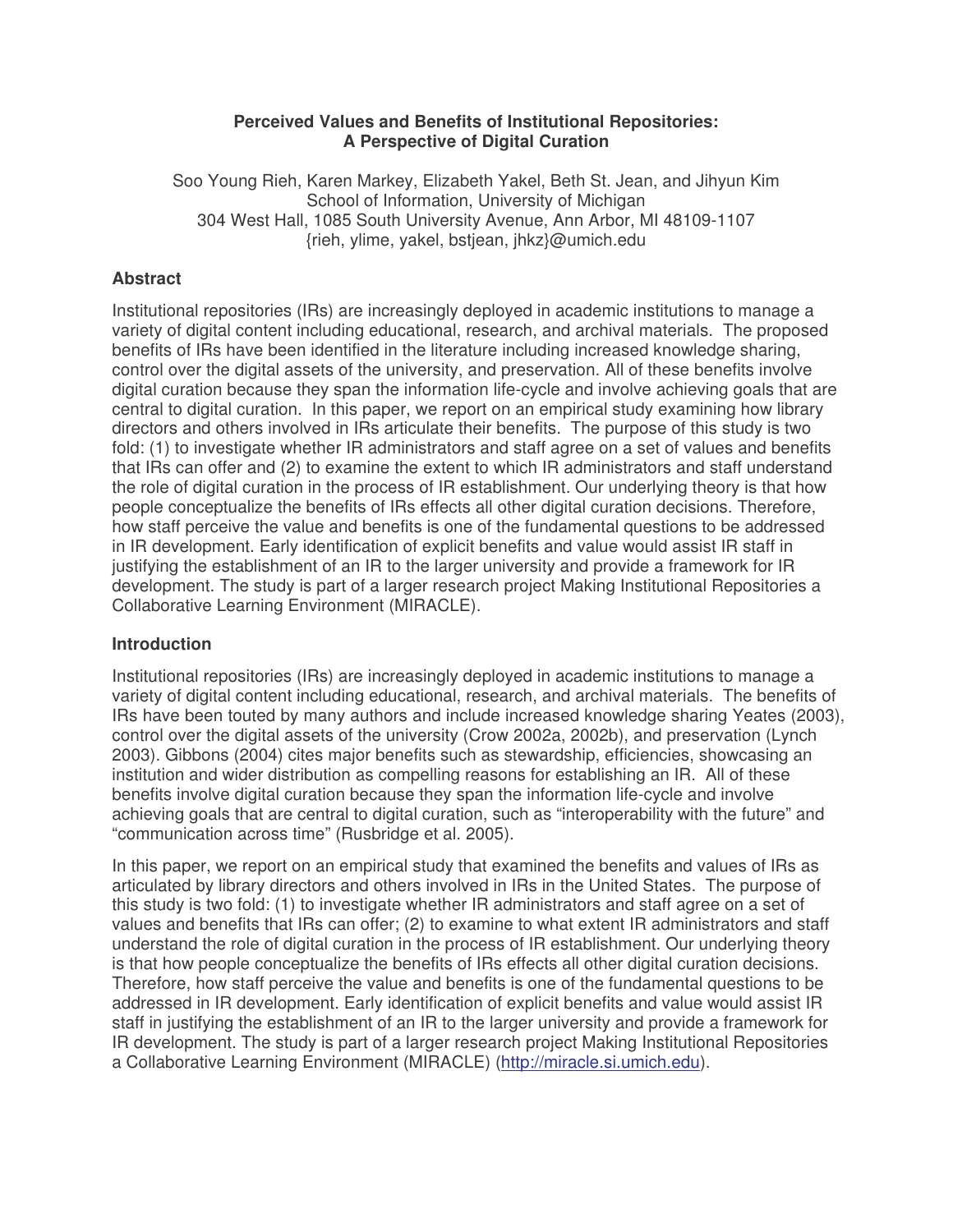### **Literature Review**

Over the past five years, the implementation of IRs has been growing rapidly and the publications on IRs have flourished accordingly. The authors of this paper recently published a report on a census of institutional repositories in U.S. academic institutions (Markey, Rieh, St. Jean, Kim, and Yakel, 2007) which provides one of the most comprehensive overviews of current IR practices including staffing, finances, planning, system selection, policies, benefits, and beneficiaries. Among other findings, this census demonstrates that the institutional repository movement is widespread and not just confined to research libraries. We found that academic libraries in large and small colleges and universities, liberal arts, medical, and other technical universities can all see potential benefits.

Gibbons (2004) presented compelling reasons for why an organization would want to establish an IR including providing an infrastructure for preservation of digital content, lowering the barrier to document distribution, creating a centralized digital showcase in which research, teaching, and scholarship can be highlighted, and facilitating wider distribution. Yeates (2003) also listed the benefits of IRs, such as: extending the range of knowledge sharing, existing investment in information and content management systems can be leveraged; and more flexible ways of scholarly communication are available. Academic institutions would also reap these benefits. IR proponents argue that they form the infrastructure for a new scholarly publishing paradigm that wrests control away from publishers and puts it back in the hands of the academy, increase visibility, prestige, and public value of contributors, maximize access to the results of publiclyfunded research, and increase the number and diversity of scholarly materials that are collected and preserved by academic institutions (Crow 2002a, 2002b; Chan 2004). Given the number of previous studies on values and benefits of IR, it is time to learn more from IR staff about how they perceive these benefits based on their actual experiences with IR implementation and planning.

# **Methodology**

Data were collected using two different research methods: web-administered questionnaires and telephone interviews. All of our instrumentation was pilot tested prior to deployment. The survey was done in two phases. In the first phase, we sent 2,147 emails to academic library directors or senior administrators asking them to categorize their stage in IR development as either: (1) no planning to date, (2) only planning to date, (3) both planning and pilot testing one or more IR systems, or (4) public implementation of an IR system. This results of the email indicated that 48 (10.8%) respondents had implemented (IMP) an IR, 70 (15.7%) were actively planning and pilot testing IRs (PPT), 92 (20.6%) were only planning (PO), and 236 (52.9%) institutions had done no IR planning to date (NP). In the second phase (April - June 2006), we then tailored the survey instrument, administered online through SurveyMonkey, to these initial responses. In the end, we received questionnaires from 446 library directors and administrators – a response rate of 20.8%. When we contacted library directors and senior library administrators via email to conduct the IR census, we asked them to pass our questionnaire to the staff member who was most familiar with the IRs. Interestingly, library directors tended to be the ones who filled out the survey (N=288, 73.7%). Other survey respondents included library staff (N=40, 10.2%), assistant-associate library directors (N=31, 7.9%), archivists (N=10, N=2.3%), and chief information officers (CIOs) (N=10, 2.0%). Responses were initially collected and cleaned in Excel, then these data were migrated to SPSS for analysis.

As a follow-up of national census of IR, we conducted telephone interviews with the IR staff. These were intended to elicit a more in-depth understanding of the motivations behind IR planning and implementation which will better explain our census findings. In order to do this we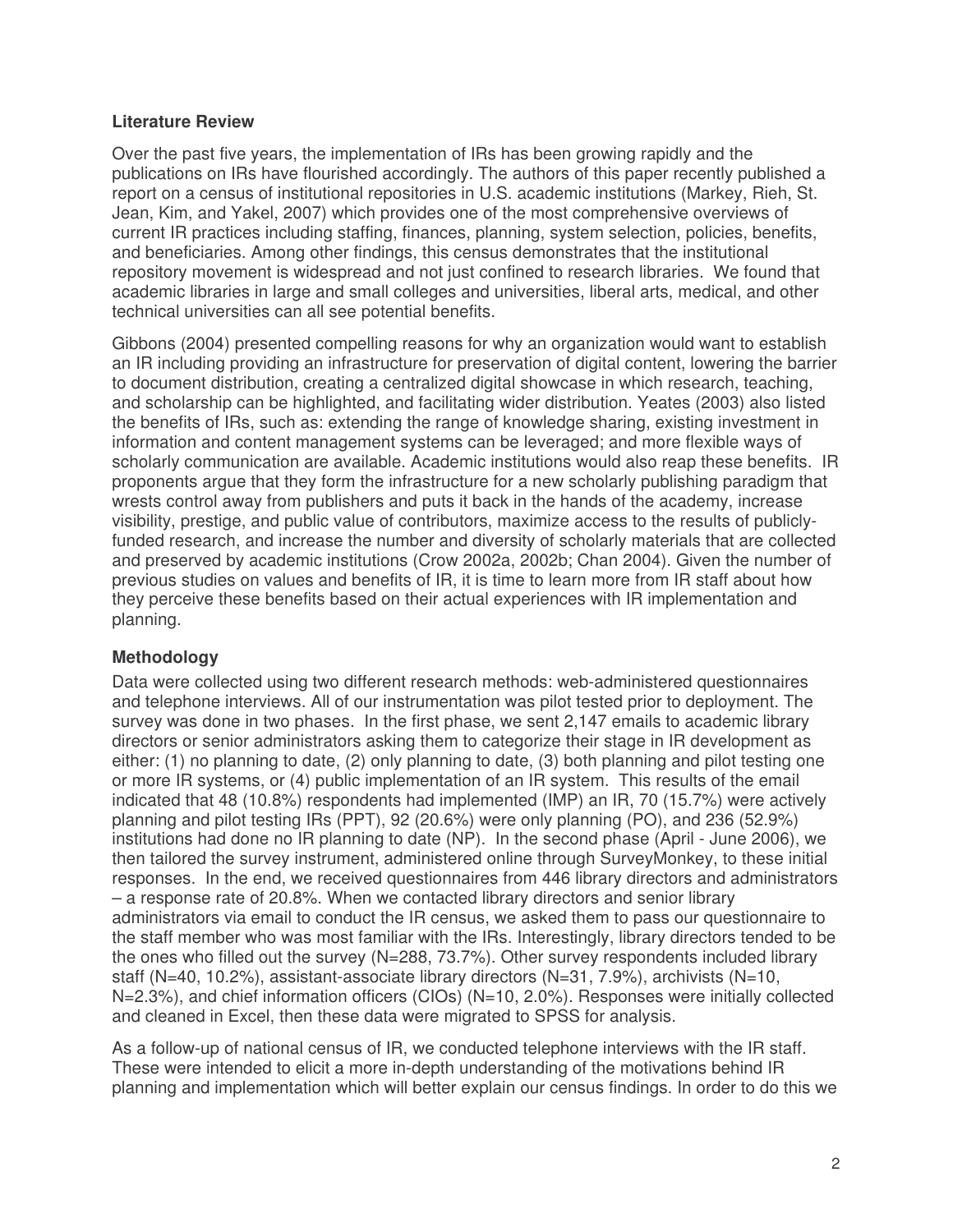again developed several semi-structured interview protocols based on how respondents categorized their stage in IR development.

One of the final questions on the census asked survey respondents whether they would be willing to volunteer for a follow-up interview and to provide their names and email addresses. As a result, 176 respondents agreed to be interviewed. We planned to complete approximately 40 interviews, so we created a purposive sample from the 176 volunteers. The factors we took into account were: IR stage of development (from no planning or only planning to implementation and planning and pilot testing), the size and Carnegie classifications of parent institution (from small colleges to research universities), and the and the position of respondents. Based on these criteria, we recruited 36 participants. For the phone interviews, we also recruited interviewees from various positions including: library staff  $(N=11)$ , library directors  $(N=9)$ , assistant-associate library directors (N=4), archivists or directors of archives (N=4), heads or directors in libraries ( $N=4$ ), CIOs ( $N=3$ ), associate deans for research ( $N=1$ ). In the final group of 36 interviewees, 16 were from Research Universities, 8 from Master's Colleges and Universities, 1 from a Doctoral/Research University, and 11 from Baccalaureate Colleges (The Carnegie Foundation for the Advancement of Teaching, 2006). Interviewees were also geographically dispersed: 6 from New England, 6 from the Mid-Atlantic, 10 from the Midwest, 6 from the south, 3 from the Southwest, 2 from the Rocky Mountains, and 3 from the West Coast.

Phone interviews were conducted from October to December 2006 and each interview took about one hour or 1.5 hours. An initial coding scheme was developed for the interviews and they were ingested into N-Vivo for coding and analysis. We did inter-coder reliability testing prior to full coding of these data.

## **Results**

### *Findings about IR Benefits from Census*

Since benefits are a key aspect of IRs, all four versions of the questionnaire listed the same 16 anticipated benefits and asked respondents to rate the importance of these benefits according to a Likert scale. We found that respondents were uniformly positive about the benefits of IRs. Adding up the percentages of "very" and "somewhat important" ratings equaled or exceeded 67% for all but two of the 16 benefits enumerated on questionnaires. Table 1 presents the kinds of benefits listed in the questionnaires and which benefits were perceived as most important, moderately important, and least important.

As seen in Table 1, in general "Capturing the intellectual capital of your institutions" was perceived to be the most important benefit of IRs regardless of the stage of IR implementation. After that, greater disagreement emerged between respondents in implementing (IMP) institutions and those in institutions with no planning (NP), only planning (PO), and planning and pilot testing (PPT). For example, NP, PO, PPT respondents chose "Better services to you institution's learning community" as the most important benefit, IMPs ranked it fifth. The IMPs perceived providing "Better service to contributors" as a very important benefit; however, this benefit was not recognized as important by NPs and POs. On the other hand, "Longtime preservation of your institution's digital out" was perceived to be an important benefit across IRs at every stage; ranking 3<sup>rd</sup> by NPs and POs and 5<sup>th</sup> by PPTs and IMPs.

Respondents' positive ratings of benefits varied in a systematic way. IMP respondents' ratings were almost always more positive than PPT respondents' ratings. Likewise, PPT respondents' ratings were almost always more positive than PO respondents' ratings. Finally PO respondents' ratings were generally more positive than those of NP respondents. Even though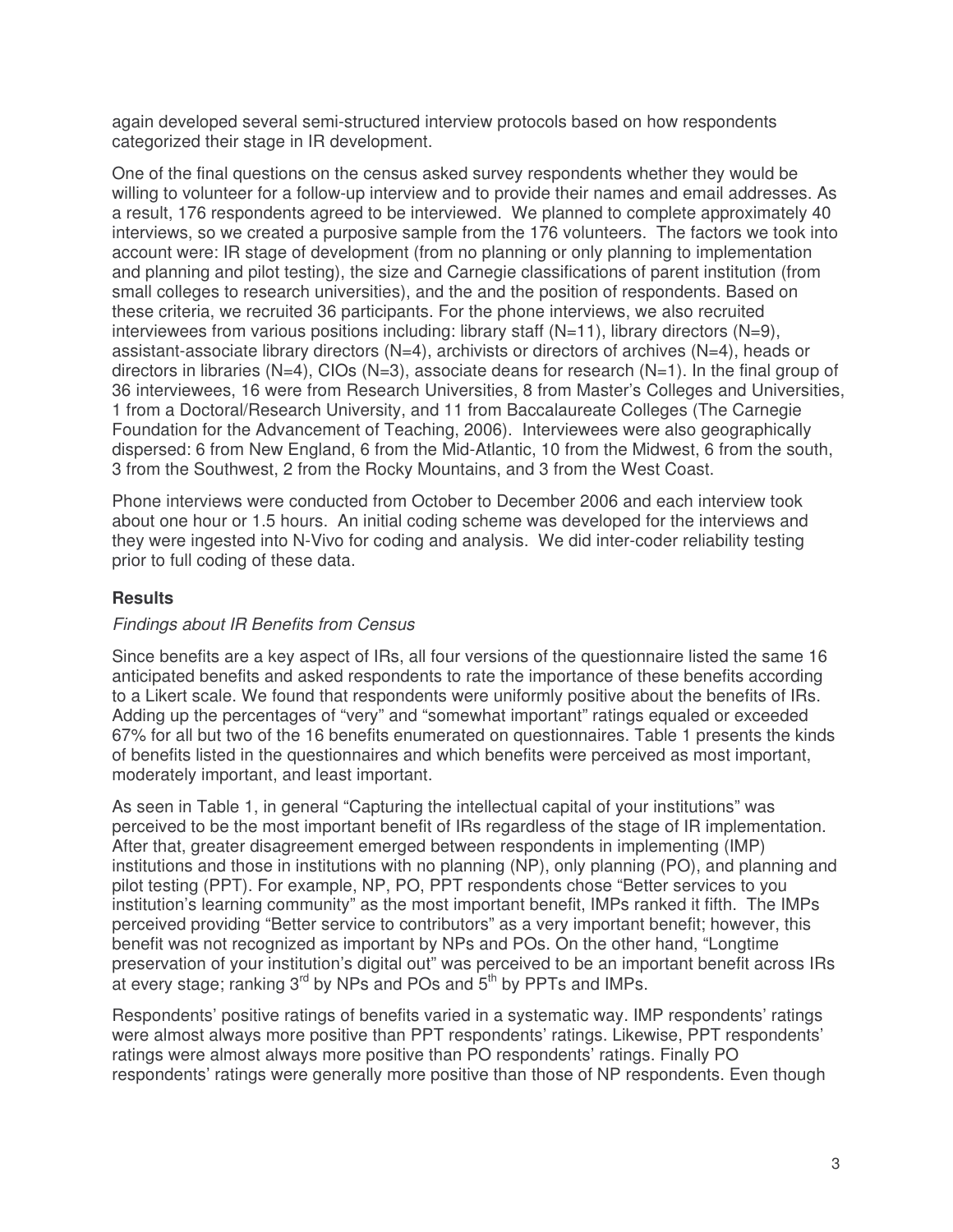NPs were not as positive as respondents engaged in some aspect of IRs (i.e., POs, PPTs, and IMPs), they were still rated IR benefits positively.

Table 1. IR Benefits

| Top-ranked benefits (1 to 7)                                                                                                                                 | <b>NP</b>          | <b>PO</b>                | <b>PPT</b>     | <b>IMP</b>     |
|--------------------------------------------------------------------------------------------------------------------------------------------------------------|--------------------|--------------------------|----------------|----------------|
| Capturing the intellectual capital of your institution                                                                                                       | $\overline{2}$     | $\overline{2}$           | $\overline{2}$ | 1              |
| Better service to contributors                                                                                                                               | $(8)$ <sup>+</sup> | 6                        | 3              | $\overline{c}$ |
| Exposing your institution's intellectual output to<br>researchers around the world who would not otherwise<br>have access to it through traditional channels | (9)                | (9)                      | (7)            | 3              |
| An increase in your library's role as a viable partner in<br>the research enterprise                                                                         | 6                  | 5                        | $\overline{4}$ | $\overline{4}$ |
| Longtime preservation of your institution's digital output                                                                                                   | 3                  | 3                        | 5              | $5T^*$         |
| Better services to your institution's learning community                                                                                                     | 1                  | 1                        | 1              | 5T             |
| A solution to the problem of preserving your institution's<br>intellectual output                                                                            | 5                  | $\overline{\mathcal{L}}$ | 6              | $\overline{7}$ |
| Middle-ranked benefits (8 to 14)                                                                                                                             | <b>NP</b>          | <b>PO</b>                | <b>PPT</b>     | <b>IMP</b>     |
| An increase in the accessibility to knowledge assets<br>such as numeric, video, audio, and multimedia formats                                                | (7)                | 8                        | 8              | 8              |
| A boost to your institution's prestige                                                                                                                       | 14                 | 13                       | 10             | 9              |
| Maintaining control over your institution's intellectual<br>property                                                                                         | (4)                | (7)                      | 9              | 10             |
| Contributing to the reform of the entire enterprise of<br>scholarly communication and publishing                                                             | 13                 | 14                       | 12             | 11             |
| New services to learning communities beyond your<br>institution                                                                                              | 10                 | 10                       | 11             | 12             |
| A reduction in the amount of time between discovery<br>and dissemination of research findings                                                                | 12                 | 11                       | 13             | 13             |
| Providing maximal access to the results of publicly<br>funded research                                                                                       | 10                 | 11                       | 14             | 14             |
| Bottom-ranked benefits (15 to 16)                                                                                                                            | <b>NP</b>          | PO                       | <b>PPT</b>     | <b>IMP</b>     |
| An increase in citation counts to your institution's<br>intellectual output                                                                                  | 15                 | 15                       | 15             | 15             |
| Reducing user dependence on your library's print<br>collection                                                                                               | 16                 | 16                       | 16             | 16             |

Note: NP=no planning, PO= planning only, PPT=planning and pilot testing, IMP=implementation

† Parentheses indicate NP, PO, and PPT benefits that deviated from IMP top, middle, or bottom ranks.

\* T's indicate a ranked benefit that tied another benefit's weight.

These data beg the question—why should IMP respondents be more positive about IR benefits? We speculate that IMP respondents, having experienced the IR implementation effort from beginning to end, are more confident about IR benefits and express this confidence by giving benefits high ratings. Or, having invested much time and effort into IR implementation, IMP respondents want so much for the IR to succeed that they give it the highest ratings.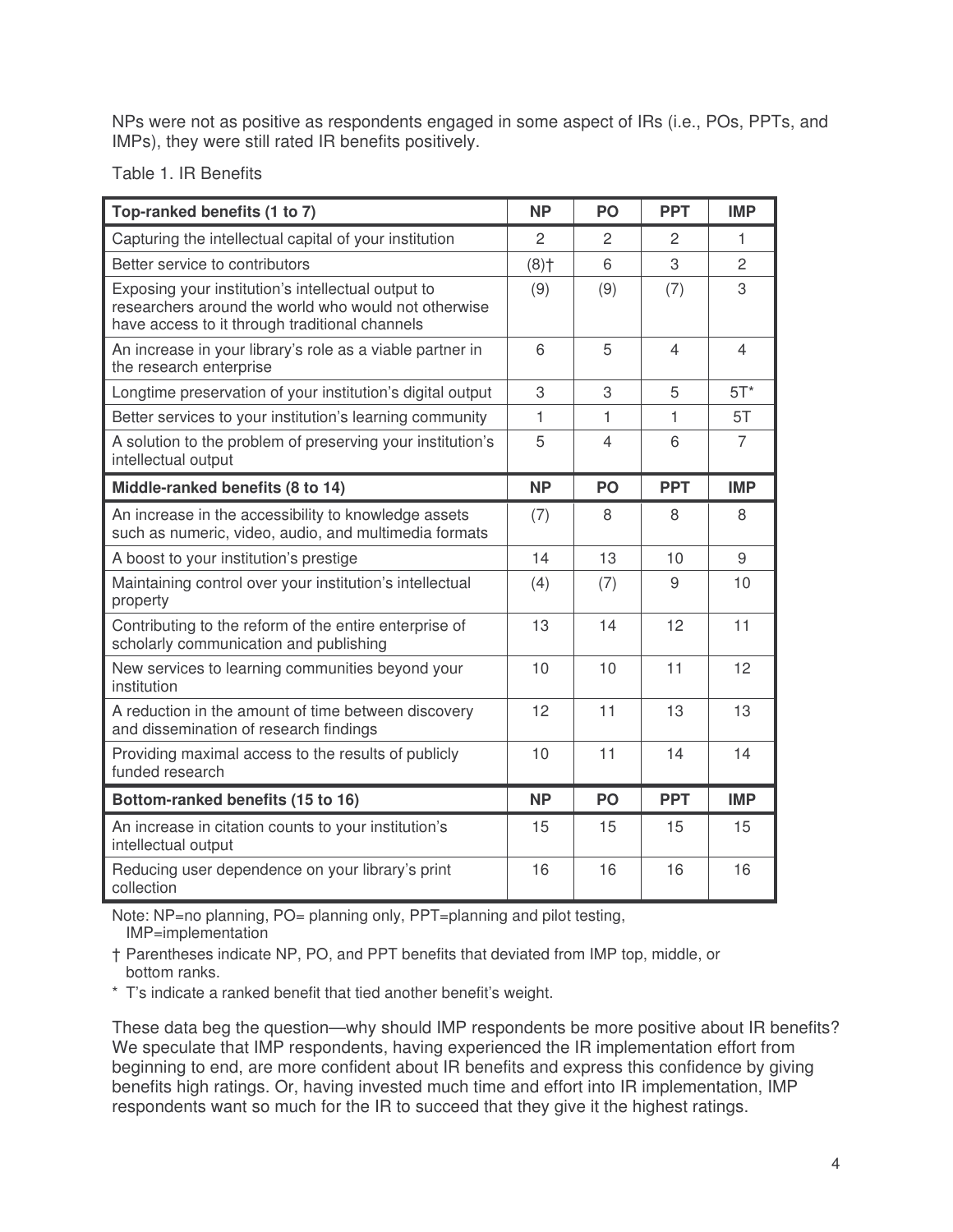In addition to the extent of IR implementation, we found that the type of institution also made a more difference in the perceptions of IR benefits. It was noted that baccalaureate and master's institutions especially valued the ability of the IR to increase their institution's prestige. This benefit was less important to research universities. These universities felt especially strongly that IRs increased their library's role as a viable partner in the research enterprise.

Questionnaires also asked IMP respondents to examine IR benefits a second time, reassessing whether benefits were more or less important now that they had implemented an IR. The results are presented in Table 2. When respondents noted a change, the change was an increase in importance. The library's role as a viable research partner made the biggest jump, with almost 50% of IMP respondents rating this benefit as increasing in importance. Overall, 11 of 16 IR benefits register a 30%-or-more increase in importance between planning and implementation. This result reinforces our idea about the multifaceted nature of IR benefits.

|                                                                                                                                                           | % Increase |
|-----------------------------------------------------------------------------------------------------------------------------------------------------------|------------|
| <b>Benefit</b>                                                                                                                                            |            |
| An increase in your library's role as a viable partner in the research enterprise                                                                         | 48.7       |
| Longtime preservation of your institution's digital output                                                                                                | 35.0       |
| An increase in the accessibility to knowledge assets such as numeric, video,<br>audio, and multimedia datasets                                            | 35.0       |
| Better service to contributors                                                                                                                            | 34.2       |
| Better services to your institution's learning community                                                                                                  | 34.2       |
| A solution to the problem of preserving your institution's intellectual output                                                                            | 32.5       |
| Exposing your institution's intellectual output to researchers around the world who<br>would not otherwise have access to it through traditional channels | 32.5       |
| New services to learning communities beyond your institution                                                                                              | 32.5       |
| A boost to your institution's prestige                                                                                                                    | 31.7       |
| Capturing the intellectual capital of your institution                                                                                                    | 30.0       |
| Maintaining control over your institution's intellectual property                                                                                         | 30.0       |

Table 2. Increases in Benefits' Importance for Institutions with Operational IRs

# *Findings about IR Benefits from Phone Interviews*

Interview participants also discussed the values of IRs and their comments fall into four categories: (1) Digital collection building; (2) Access to digital collections; (3) Use of IR materials; (4) Long-term preservation. These topics directly relate to the core issues of digital curation (Beagrie, 2006). Analyses of interview transcripts revealed that more specific themes emerged around these four categories: the value of unique collections, the importance of centralizing access, the efficiencies of sharing digital materials, and the IR as an intellectual preservation venue. Each topic and relevant theme will be discussed below.

# (1) Unique Digital Collection Building

Analysis of interview transcripts indicates that the interview participants considered 'capturing the intellectual capital of the institution' as one of the important benefits of IR, which is consistent from the findings from the survey. They often mentioned the importance of providing "faculty and students a place to put their research and their output" (IMP12). Interviewees identified three distinct foci for collections in IRs: faculty e-prints, student work, and archival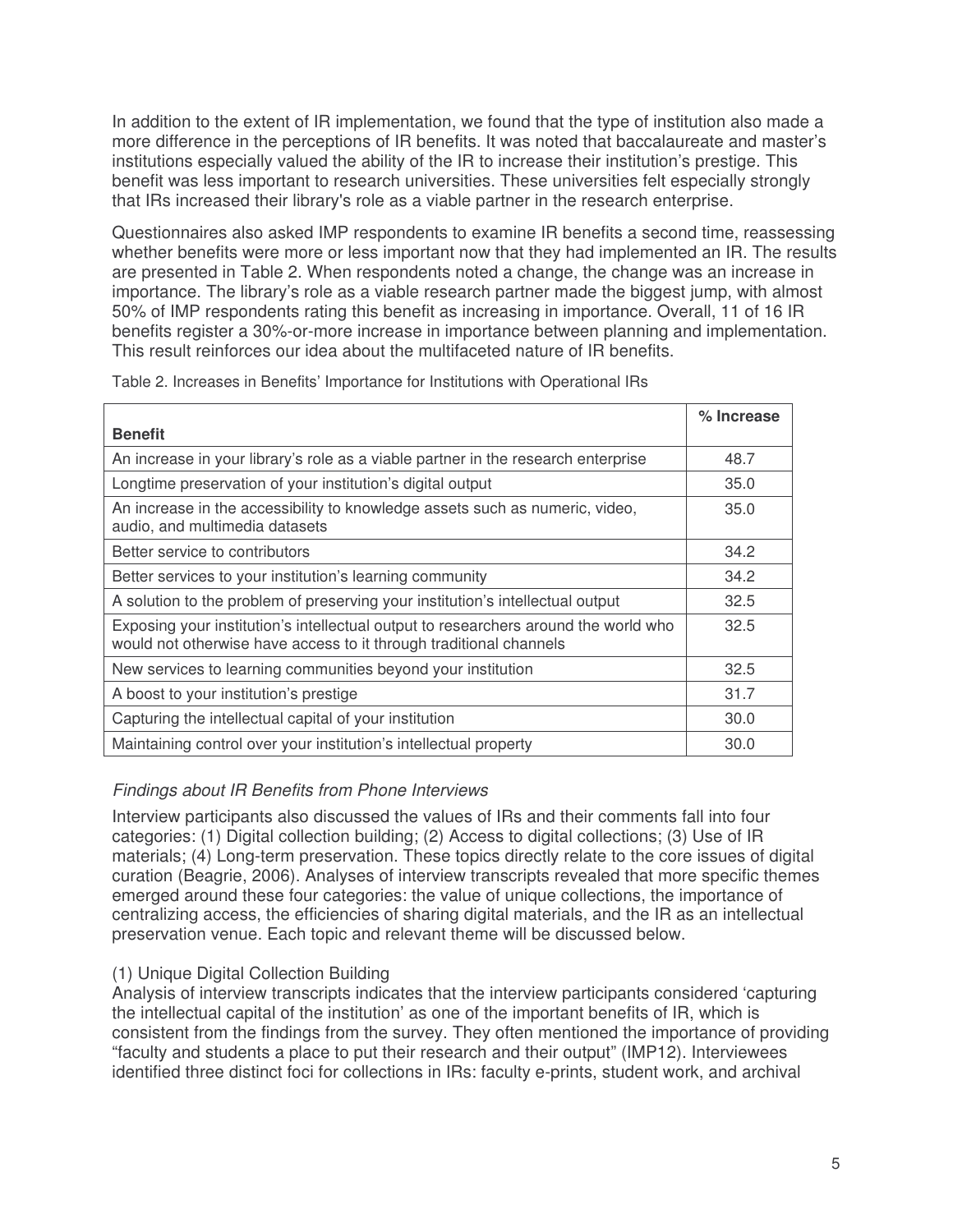primary source material. Each of these collection types is valued differently depending on the institution.

Faculty e-prints including working papers, preprints, journal articles, and conference presentation was most valued by large research universities. To the research universities, exposing the institution's research output to the world was valued highly as IMP2 described: "it's really nice to have them there for people outside the institution to see because these are kind of hidden resources that just sort of didapper into the archives even when they are catalogued and I think it's really important to share information."

The second type of digital collection is student work and includes doctoral dissertations, master's and undergraduate theses, student portfolios, and other student projects. Theses and dissertations are low-hanging fruit for many colleges and universities. It is a natural progression for a library to move from collecting paper dissertations to collecting digital ones. We found that Carnegie-classified master's and baccalaureate institutions highly valued master's and undergraduate theses. For institutions focusing on teaching, all student work provided potential content for the IR. "A lot of student research will never be published because college student research you know they work very hard at it but it often is not as comprehensive as would need to be to show up in a publication somewhere. And so therefore this is a modest form of publication for college students who wouldn't get that opportunity otherwise and so in that sense we look at it as something that's potentially positive because it's a way for students to get their work out and around beyond the boundaries themselves and their professors" (NP4). By and large, interviewees did not mention FERPA **(**Family Educational Rights and Privacy Act) or the legal and privacy issues involved in selecting student work as a primary focus of IR collection development.

The third type of collection is digitally reborn materials from the institutions archives or special collections. These include such materials as newspapers, photographs, manuscripts, and maps. Archival and manuscript materials were considered to be a "unique collection" (IMP20), and valued highly in both large and small institutions. In PPT13's institution, the special collections project was indeed the impetus of IR "because they were very proud of their special collections here, very deep in a few areas and they weren't getting used. And the director was kind of forward-looking and he thought the trend was to make your special collections viewable on the Internet and it was mostly for promotion of the library's collection."

#### (2) Centralizing access to Digital Collections

IR staff and administrators perceive making digital objects accessible any time anywhere as quite important. According to IMP20, both end users of and contributors to the IR view the most "exciting thing" about it as "providing access to those collections that no one would ever know exists." PPT13 pointed out that what is especially valuable is "a single repository" where "faculty will put their digital objects that they don't know what to do with and don't know how to deliver them." She continued: "We want one centralized location that if they're willing to put in the work then it will be there and could even get preserved. I think it's centralizing all of this."

### (3) Use and Sharing of IR Materials

Once IRs have built digital collections and made them accessible centrally, researchers use the materials in a number of different ways. Several interview participants articulated how IR materials are or can be utilized by their learning community and even by general public. The expectation is that it will "give much more targets of retrievability of their materials" (OP6). In particular, IMP7 noted: "serendipitous discovery across disciplines that was not possible with all these materials either not being exposed to the web or being exposed from all different areas on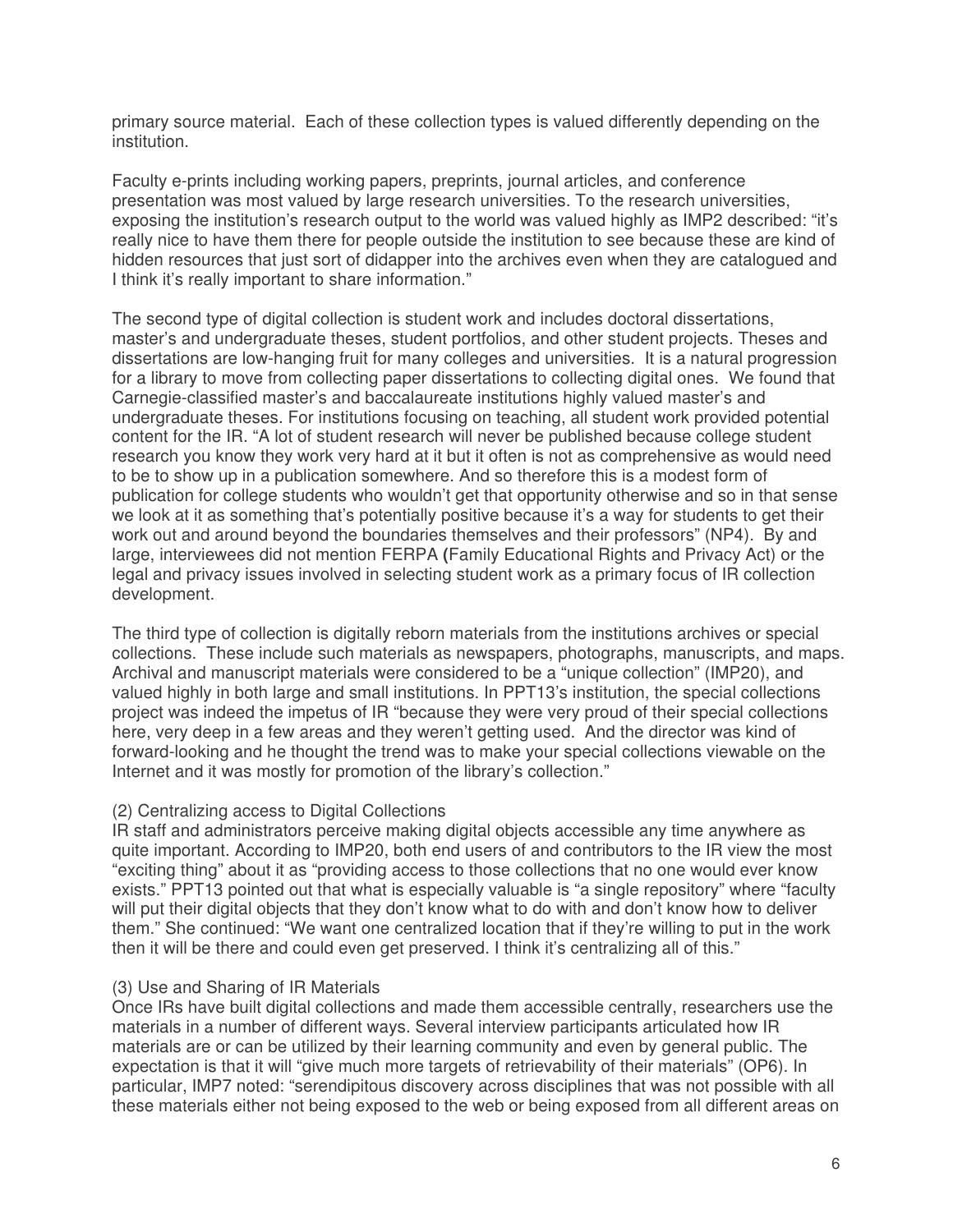campus – their personal web presences." In addition, more frequent citations were mentioned as a positive outcome of IR use. PPT8 recalled a study which found people who contribute to IRs get cited three to five times more frequently than those who rely on the traditional publishing venues. She believed that IR would help faculty understand the importance of sharing resources and would also assist them to actually share those resources in a different way. "Your colleagues see it, now they can use it and they don't have to ask you because you've made it freely available. So I think we'll see more and more of that kind of usage" (PPT8).

### (4) Institutional Repository as an Intellectual Preservation Venue

Compared to the responses about collection, access, and use, our interview participants did not seem to be so confident about the IR as a solution to the problem of preservation. They seemed to agree that preservation "is one of the biggest things" (IMP8) and that "IRs will be a part of that answer" (IMP13). But, that answer is not yet a reality. Interviewees raised concerns or reservations about IRs as a preservation venue for several reasons. First, interviewees pointed to the preservation issues associated with digital materials in general. IMP12 articulated the strongest comments: "You're making the promise that you're going to archive it and keep it forever. There's always a risk for that probably more so with digital material. There's a risk of failure or really not getting anybody to buy in." To some respondents still in the planning and pilot testing phase, preservation was not a priority in IR development. For instance, PPT13 said: "It [preservation] hasn't been one of the focuses. It's [the IR] mostly been for institutional consumption and curriculum use for the courses. We haven't had much feedback from faculty and anybody else on whether they think this is really an intellectual repository. It's kind of practical repository right now." PPT6 echoed these concerns: "I don't think we have yet figured out a really good way to ensure protection of digital information. There are too many variables." IMP13's comments are worthy of noting because she emphasized the critical role of the library in the process of IR development with respect to preservation issues. IMP13, an assistant director of library information technology, said: "Preservation has only been a library activity. ITS [Information Technology Services] doesn't seem to have any interest in that and they don't promise the faculty that there's any preservation component to this at all and so they're not offering preservation of these objects." He further stressed that he needed "To make sure that you get the library involved in this project and not just let ITS do it on their own because they're not going to worry about some of the things, like metadata and preservation. So, I think that the library has to stay in it."

Interviewees identified other values and benefits that are consistent with the findings from the census. For instance, the IR will help "people know about us not only for our research but also in terms of what we've been doing and IR development and we're pretty well respected" (IMP6). This relates to increasing an institutions prestige, a category used in the census.

Other comments in the interviews were closely related to 'an increase in your library's role as a viable partner in the research enterprise' used in the survey questionnaires. A few IMP interviewees noticed changes taking place in the institutions which they attributed to the IR. IMP16, for instance, stated that the IR provided the opportunity to begin interesting discussions between the library and the departments and the faculty on numerous issues such as: "How will your materials be accessed in the future? What do you want to have open access? How do you see scholars communicating with themselves in the future?" He said that "just starting these conversations at the discipline level has just been fantastic whether or not they participate in the repository or not" (IMP16).